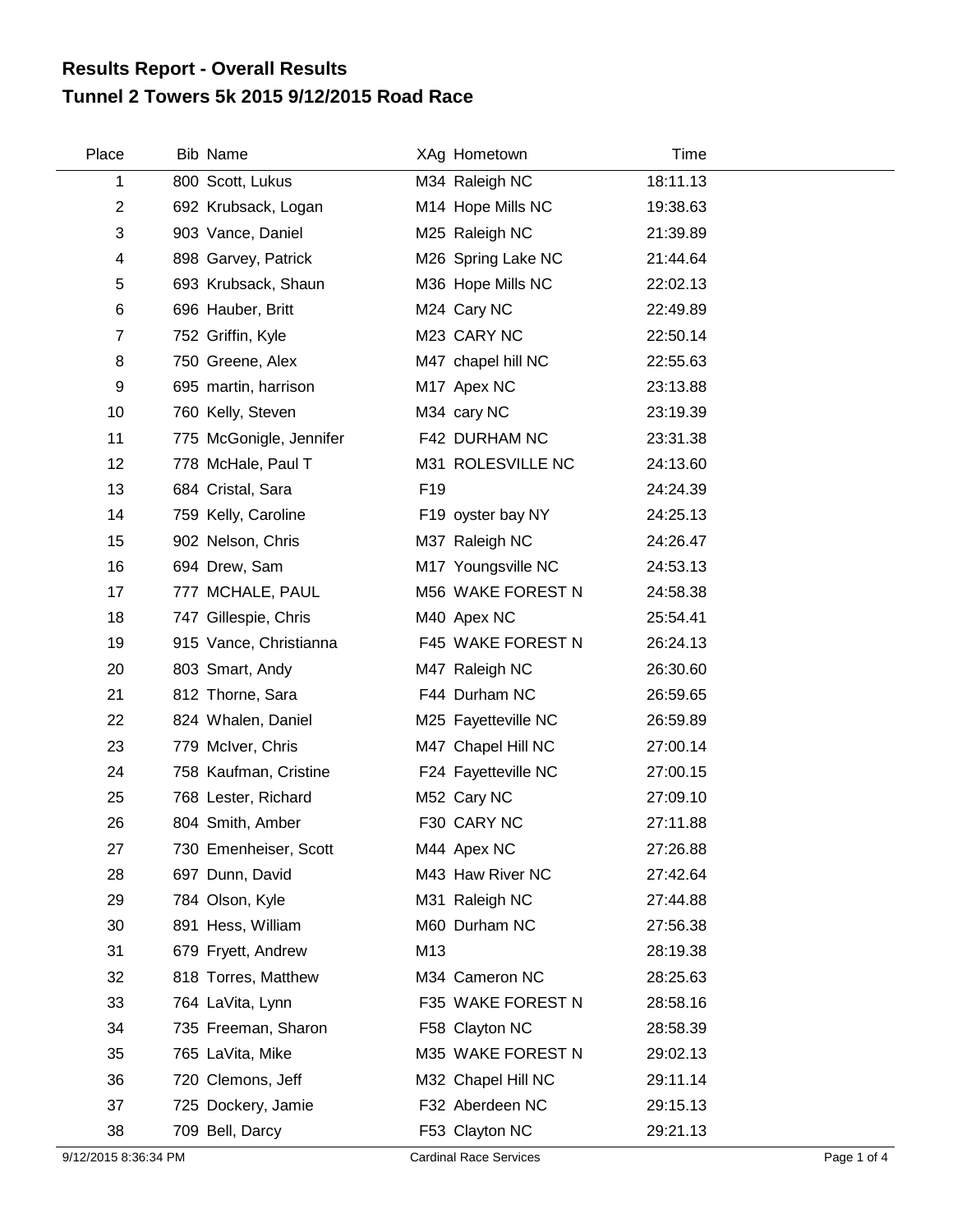| Place | <b>Bib Name</b>                 | XAg Hometown         | Time     |  |
|-------|---------------------------------|----------------------|----------|--|
| 39    | 788 Petrarca, Debra             | F49 Apex NC          | 29:25.77 |  |
| 40    | 712 Brown, Lance                | M50 Apex NC          | 29:46.88 |  |
| 41    | 736 Freeman, Terry              | M55 Clayton NC       | 30:07.52 |  |
| 42    | 780 McMurrer, Jessica           | F31 RALEIGH NC       | 30:23.51 |  |
| 43    | 892 Hess, William               | M32 Roxboro NC       | 30:32.50 |  |
| 44    | 790 Poll, Robert                | M36 Princeton NC     | 30:43.26 |  |
| 45    | 731 Forbes, Lori                | F57 Cary NC          | 30:57.58 |  |
| 46    | 909 Martinez, Esther            | M55 Raleigh NC       | 31:00.34 |  |
| 47    | 797 Saguinsin, Tim              | M42 Holly Springs NC | 31:05.57 |  |
| 48    | 825 Will, Richard               | M51 Fuquay-Varina NC | 31:07.48 |  |
| 49    | 673 Pano, Eftalina              | F <sub>10</sub>      | 31:08.50 |  |
| 50    | 729 Eagle, Lorena               | F33 Apex NC          | 31:08.83 |  |
| 51    | 672 Pano, Maria                 | F <sub>11</sub>      | 31:10.33 |  |
| 52    | 897 Armstrong, Mayra            | F40 Apex NC          | 31:28.95 |  |
| 53    | 896 Armstrong, Alec             | M8 Apex NC           | 31:29.33 |  |
| 54    | 686 Emenheiser, Max             | M11                  | 31:30.00 |  |
| 55    | 745 Gaudette, keith             | M45 Creedmoor NC     | 31:40.97 |  |
| 56    | 817 tomlin, chris               | M32 Garner NC        | 31:41.76 |  |
| 57    | 807 Sullivan, Matthew           | M48 Chapel Hill NC   | 31:43.67 |  |
| 58    | 767 Lester, Lynne               | F46 Cary NC          | 32:23.82 |  |
| 59    | 674 Malaer, Allison             | F7                   | 32:32.08 |  |
| 60    | 771 Malaer, Steven              | M37 Holly Springs NC | 32:34.07 |  |
| 61    | 776 MCHALE, ASHLEY              | F21 WAKE FOREST N    | 32:35.65 |  |
| 62    | 749 Gott, Melissa               | F38 Wilmington NC    | 32:40.08 |  |
| 63    | 890 Johnson, Barrett            | M12 Durham NC        | 32:40.66 |  |
| 64    | 805 Sosebee, Steven             | M31 Durham NC        | 32:49.33 |  |
| 65    | 782 Neely, Kate                 | F33 Raleigh NC       | 33:08.33 |  |
| 66    | 809 Tarantino Setneska, Valerie | F51 Selma NC         | 33:15.58 |  |
| 67    | 678 Fryett, Evan                | M7                   | 34:00.58 |  |
| 68    | 737 Fryett, Jeremy              | M41 Knightdale NC    | 34:01.08 |  |
| 69    | 923 Gunter, Evan                | M24 Sanford NC       | 34:02.32 |  |
| 70    | 794 Ridenhour, Jerri            | F48 Clayton NC       | 34:11.83 |  |
| 71    | 746 Gigon, Kristen              | F52 Oxford NC        | 34:12.33 |  |
| 72    | 713 Bulloch, Lorraine           | F50 Franklinton NC   | 34:19.59 |  |
| 73    | 748 Goeken, Elaine              | F37 Morrisville NC   | 34:19.98 |  |
| 74    | 900 Oliver, Andrew              | M27 Ashboro NC       | 34:51.09 |  |
| 75    | 910 Breedlove, Tanner           | M11 Liberty NC       | 34:51.33 |  |
| 76    | 757 Johnson, Valerie            | F44 Durham NC        | 35:28.84 |  |
| 77    | 789 Pina-Jaramillo, Juan Pina-J | M21 PIKEVILLE NC     | 35:41.83 |  |
| 78    | 742 garvey, michael             | M60 Apex NC          | 35:59.83 |  |
| 79    | 787 Petrarca, Brian             | M51 Apex NC          | 35:59.84 |  |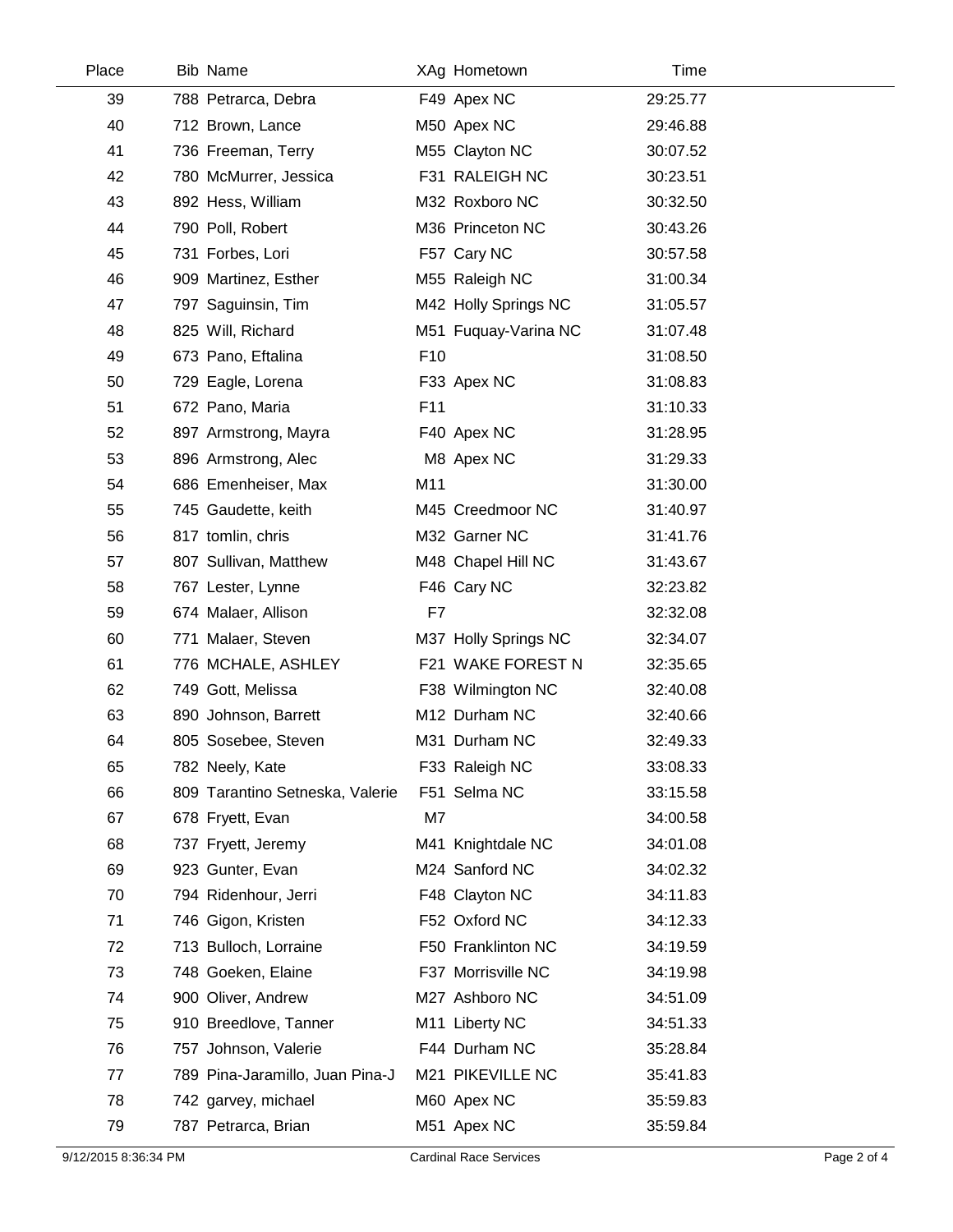| Place | <b>Bib Name</b>              | XAg Hometown         | Time     |  |
|-------|------------------------------|----------------------|----------|--|
| 80    | 813 Timm, Melissa            | F34 Cary NC          | 36:01.09 |  |
| 81    | 810 Thomson, Clint           | M56 PIKEVILLE NC     | 37:38.50 |  |
| 82    | 811 Thomson, JoAnne          | F56 PIKEVILLE NC     | 37:38.58 |  |
| 83    | 901 Elliott, Brad            | M29 WAKE FOREST N    | 37:52.07 |  |
| 84    | 691 Capps, Amy               | F33 Raleigh NC       | 37:52.83 |  |
| 85    | 690 Capps, Richie            | M29 Raleigh NC       | 37:53.08 |  |
| 86    | 786 Pennell, Katie           | F35 Roxboro NC       | 38:03.33 |  |
| 87    | 905 Garcia, Kane             | M7                   | 38:21.33 |  |
| 88    | 739 Garcia, Tony             | M43 Raleigh NC       | 38:24.08 |  |
| 89    | 702 Adragna-Torres, Meredith | F38 Elgin SC         | 38:35.58 |  |
| 90    | 796 Saguinsin, Kimberly      | F36 Holly Springs NC | 39:08.32 |  |
| 91    | 791 Quintela, Alex           | M34 Morrisville NC   | 39:17.58 |  |
| 92    | 792 Quintela, Bebba          | F36 Morrisville NC   | 39:18.08 |  |
| 93    | 728 Drew, Kim                | F56 Franklinton NC   | 40:22.84 |  |
| 94    | 732 Ford, Dick               | M68 Chapel Hill NC   | 41:04.22 |  |
| 95    | 820 Walker, Jessica          | F25 Wendell NC       | 41:04.34 |  |
| 96    | 821 Walker, Sam              | M28 Wendell NC       | 41:05.33 |  |
| 97    | 727 Dombek, Jolene           | F40 CARY NC          | 41:27.34 |  |
| 98    | 913 Whatley, Jacob           | M11 Liberty NC       | 41:28.07 |  |
| 99    | 912 Breedlove, Caitlin       | F15 Liberty NC       | 41:29.33 |  |
| 100   | 911 Breedlove, Robyn         | F39 Liberty NC       | 41:30.08 |  |
| 101   | 756 Jennings, Brandon        | M40 Fuquay-Varina NC | 41:53.08 |  |
| 102   | 828 Young, Christopher       | M38 Cary NC          | 41:53.21 |  |
| 103   | 895 Daigle, Craig            | M42 Clayton NC       | 41:53.35 |  |
| 104   | 688 Trapp, Matthew           | M27 Holly Springs NC | 41:53.35 |  |
| 105   | 773 Masters, Christoher      | M38 Morrisville NC   | 41:53.85 |  |
| 106   | 716 Caldwell, Jeff           | M43 Holly Springs NC | 41:58.33 |  |
| 107   | 914 Caldwell, Payton         | M11 Holly Springs NC | 42:00.07 |  |
| 108   | 717 Caldwell, Regina         | F44 Holly Springs NC | 42:00.58 |  |
| 109   | 699 Olson, Hannah            | F <sub>27</sub>      | 43:11.34 |  |
| 110   | 724 Dickens, Allyson         | F45 Apex NC          | 44:19.58 |  |
| 111   | 701 Addison, Carla           | F47 RALEIGH NC       | 44:20.34 |  |
| 112   | 798 Sanguily, Robert         | M50 Raleigh NC       | 45:55.08 |  |
| 113   | 721 Codd, Chelsea            | F23 Raleigh NC       | 46:46.28 |  |
| 114   | 772 Marshall, Erin           | F23 Raleigh NC       | 46:46.83 |  |
| 115   | 826 williams, james          | M30 Apex NC          | 47:09.33 |  |
| 116   | 785 Parker, Stan             | M60 Durham NC        | 47:17.07 |  |
| 117   | 703 Anderson, Carol          | F62 Knightdale NC    | 47:17.16 |  |
| 118   | 904 Vance, Brookelyn         | M23 Raleigh NC       | 48:00.59 |  |
| 119   | 907 Tomlin, Jenny            | F32 Garner NC        | 48:01.57 |  |
| 120   | 808 Swiman, Anita            | F37 Durham NC        | 48:37.32 |  |